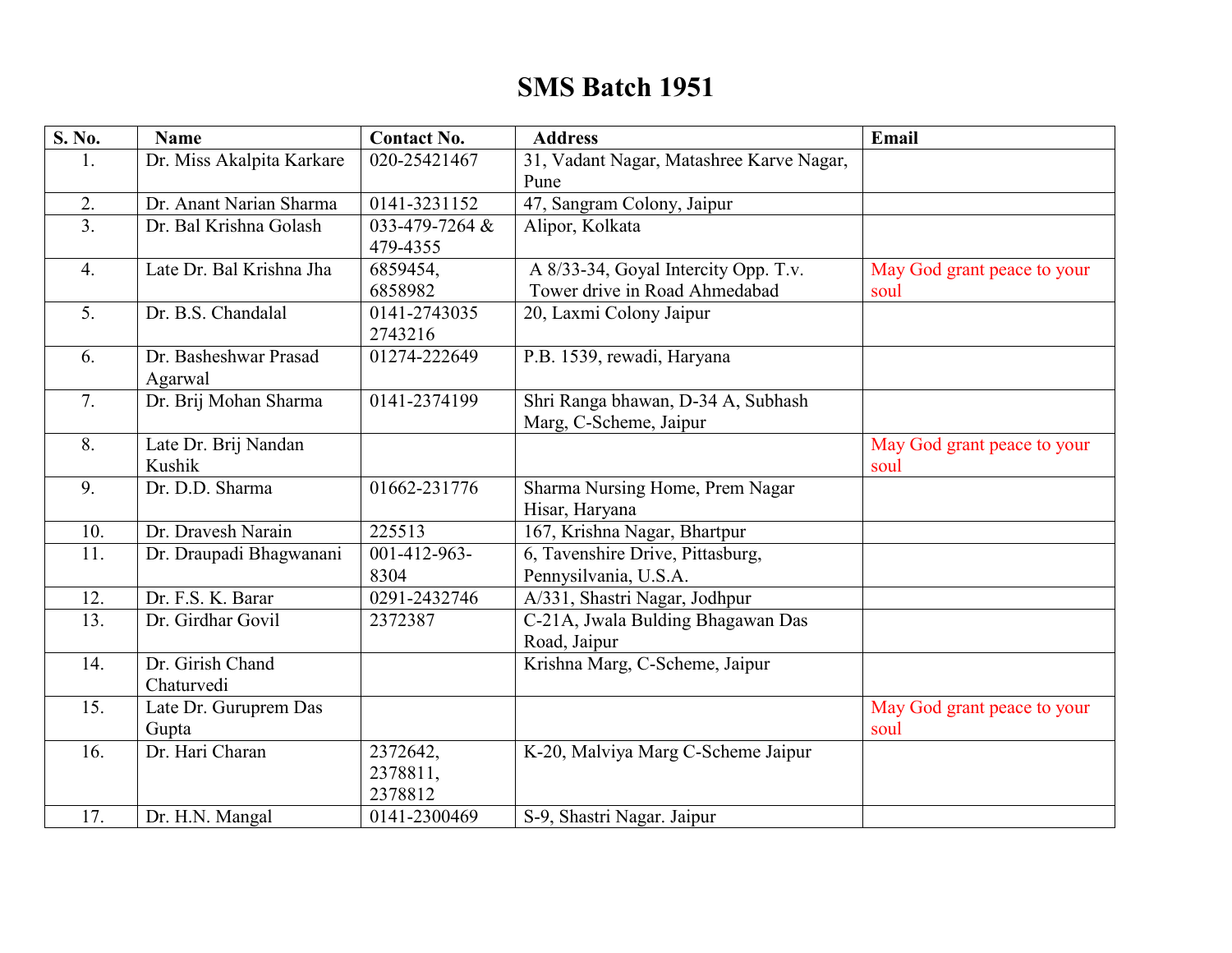| 18. | Dr. Harsarn Singh                    | 0120-4355563<br>9810022463    | A-6 Sector31 Noida, U.P.                                     |                                     |
|-----|--------------------------------------|-------------------------------|--------------------------------------------------------------|-------------------------------------|
| 19. | Late Dr. Hola Ram Lila<br>Aramani    |                               |                                                              | May God grant peace to your<br>soul |
| 20. | Dr. Heera Kamna Kakkar               | 0141-2205763                  | D-41, E. Vijai Path, Bani Park, Jaipur                       |                                     |
| 21. | Late Dr. Inder Sain<br>Choudhary     |                               |                                                              | May God grant peace to your<br>soul |
| 22. | Dr. Jagdish Chandra<br>Sharma        | 2816795555<br>7132932985513   | Briar Forest@ Daily Ashford Houston,<br><b>Texas 77077</b>   |                                     |
| 23. | Dr. Jagdish Prasad Bansal            | 0516-626-0429<br>718-842-3812 | 15, Quall Run, Old Webtbury, N.Y. 11568                      |                                     |
| 24. | Dr. Jagdish Prasad Goyal             | 022-25569636<br>25572576      | 42, Saras Baug, Deonar, Mumbai                               |                                     |
| 25. | Dr. Jagdish Singh Dhaka              | 01572-51251,<br>51551         | Fatehpur Road, Sikar, Rajasthan                              |                                     |
| 26. | Dr. J.P. Gupta                       | 2673593,<br>2674368           | 3/152-C, Defence Colony, Dehradun                            |                                     |
| 27. | Late Dr. Jai Singh Rathore           |                               |                                                              |                                     |
| 28. | Dr. Jiwan Chand Jain                 | 01592-232759,<br>232542       | Kundan Kutir, Karundia Road, Jhunjhunu                       |                                     |
| 29. | Late Mr. Johri Lal<br>Kasliwal       |                               |                                                              | May God grant peace to your<br>soul |
| 30. | Dr. Kailash Chandra Rai              | 0141-2211461                  | 57, Geejgarh Vihar, Hawa Sarak, Civil<br>Lines, Jaipur       |                                     |
| 31. | Dr. Kanak Mal Jain                   | 02966-20008,<br>20551         | Setho ki pol Sagwara, Dungarpur                              |                                     |
| 32. | Late Dr. Karan Singh                 |                               |                                                              | May God grant peace to your<br>soul |
| 33. | Dr. Kaushleshwar                     | 0522-2422083                  | Sector $(G)$ A-70<br>Rail Nagar, Jail Road,<br>Lucknow, U.P. |                                     |
| 34. | Dato Seri Dr. Kuljit Singh<br>Nanra  | 609-6235873<br>609-622863     | 44, Jalan Sultan Omar 20300, Kuala<br>Terengganu, Malaysia   |                                     |
| 35. | Late Dr. Kundan Bala<br>(Dhruv) Jain |                               |                                                              | May God grant peace to your<br>soul |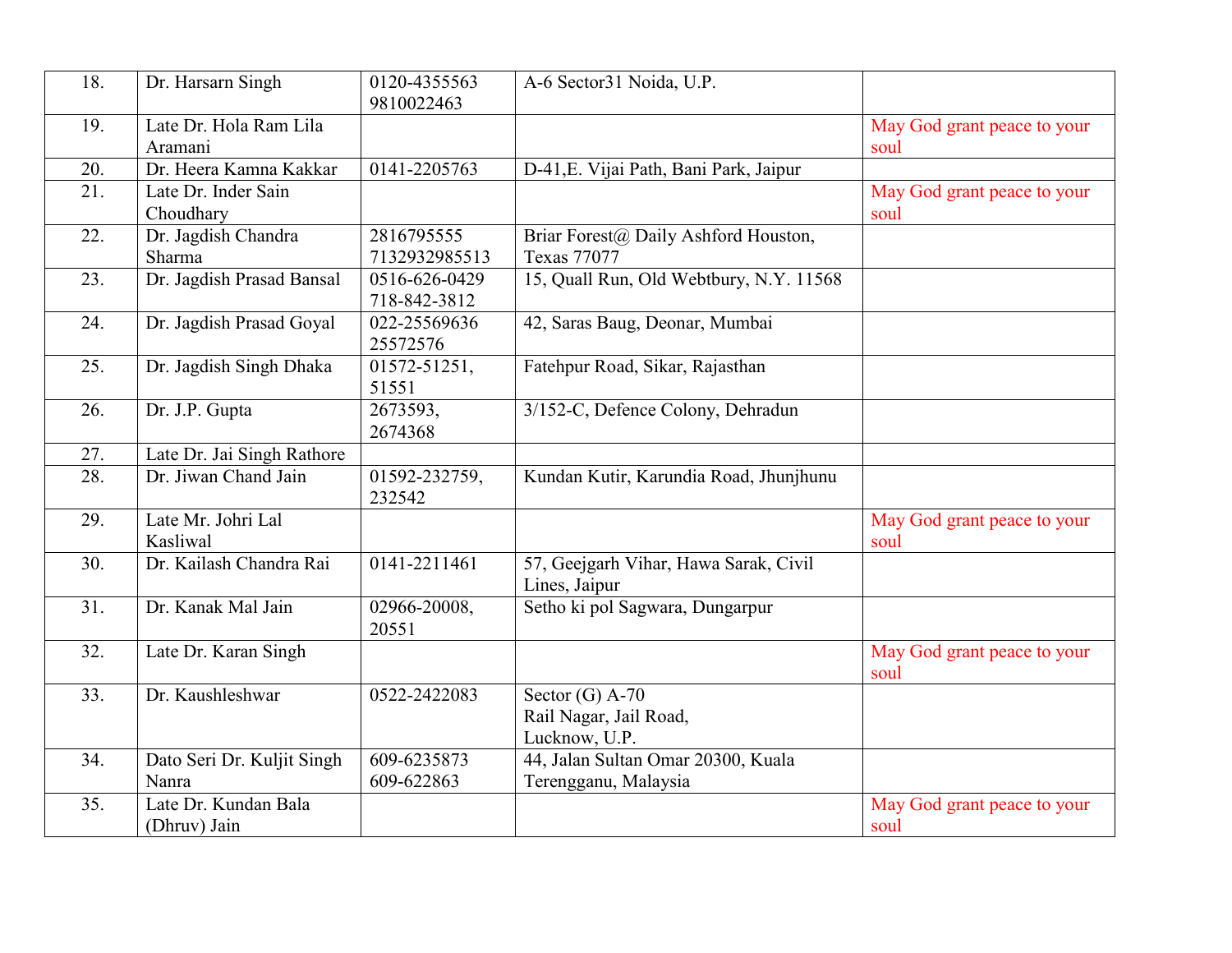| 36. | Late Dr. Kusum lata Joshi |               |                                         | May God grant peace to your |
|-----|---------------------------|---------------|-----------------------------------------|-----------------------------|
|     |                           |               |                                         | soul                        |
| 37. | Late Dr. Lalit Kumar      |               |                                         | May God grant peace to your |
|     | Mathur                    |               |                                         | soul                        |
| 38. | Dr. Ms. Laxmi Dube        | 07582-243084  | Gopal Ganj Sagar M.P.                   |                             |
| 39. | Dr. M.P. Agarwal          | 0141-2395139, | 3/90, SFS, Agarwal farm Mansarover,     |                             |
|     |                           | 2397883       | Jaipur                                  |                             |
|     |                           | 9829034832    |                                         |                             |
|     |                           |               |                                         |                             |
| 40. | Late Dr. Mahendra Singh   |               |                                         | May God grant peace to your |
|     | Gambhir                   |               |                                         | soul                        |
| 41. | Late Dr. Mohan Abrol      |               |                                         | May God grant peace to your |
|     |                           |               |                                         | soul                        |
| 42. | Dr. Nanak Chand Gupta     | 0184-2201892  | H.No. 189, Sector 13, V.E. Karnal       |                             |
|     |                           |               | Haryana                                 |                             |
| 43. | Dr. N.K. Harneja          | 0141-2615442  | 635, Adarsh Nagar, Jaipur               |                             |
| 44. | Late Dr. Narendra Kumar   |               |                                         | May God grant peace to your |
|     | Mittal                    |               |                                         | soul                        |
| 45. | Dr. Natwar Kumar Pareek   | 001-973-942-  | 3904, Fuller Hallow Vestal, N.Y. 3850   |                             |
|     |                           | 7411          |                                         |                             |
| 46. | Dr. Niranjan Prakash      | 011-973-942-  | 16, Colonial Court Totwa Boro NJ        |                             |
|     | Bhatnagar                 | 7411          |                                         |                             |
|     |                           |               |                                         |                             |
| 47. | Dr. OM Prakash Agarwal    | 01666-20266,  | Sirsa Clinic, Suratgaria Bazar, Sirsa   |                             |
|     |                           | 21666         |                                         |                             |
| 48. | Dr. Prabha Bhatwadekar    |               | Mumbai                                  |                             |
| 49. | Late Dr. Ramchandra Jain  |               |                                         | May God grant peace to your |
|     |                           |               |                                         | soul                        |
| 50. | Dr. R.M. Malhotra         | 0562-2260279  | Malhotra Nursing & Maternity Home Pvt.  |                             |
|     |                           | 2260275,      | Ltd. 84, M.G. Road, Agra                |                             |
|     |                           | 983703355     |                                         |                             |
| 51. | Late Dr. Rajendra Nath    |               |                                         | May God grant peace to your |
|     | Mathur                    |               |                                         | soul                        |
| 52. | Dr. Ramesh Kumar Suneja   | 011-25124647, | 48, Club Road, (N.W.A.) Punjabi Bagh    |                             |
|     |                           | 25163597      | Extn. New Delhi                         |                             |
| 53. | Dr. Sarvesh Kumar Mathur  | 0141-2206686  | B-402, Trimerthi Dave Aptt. C-22, Sawai |                             |
|     |                           |               |                                         |                             |
|     |                           |               | Jai Singh Highway, Bani Park, Jaipur    |                             |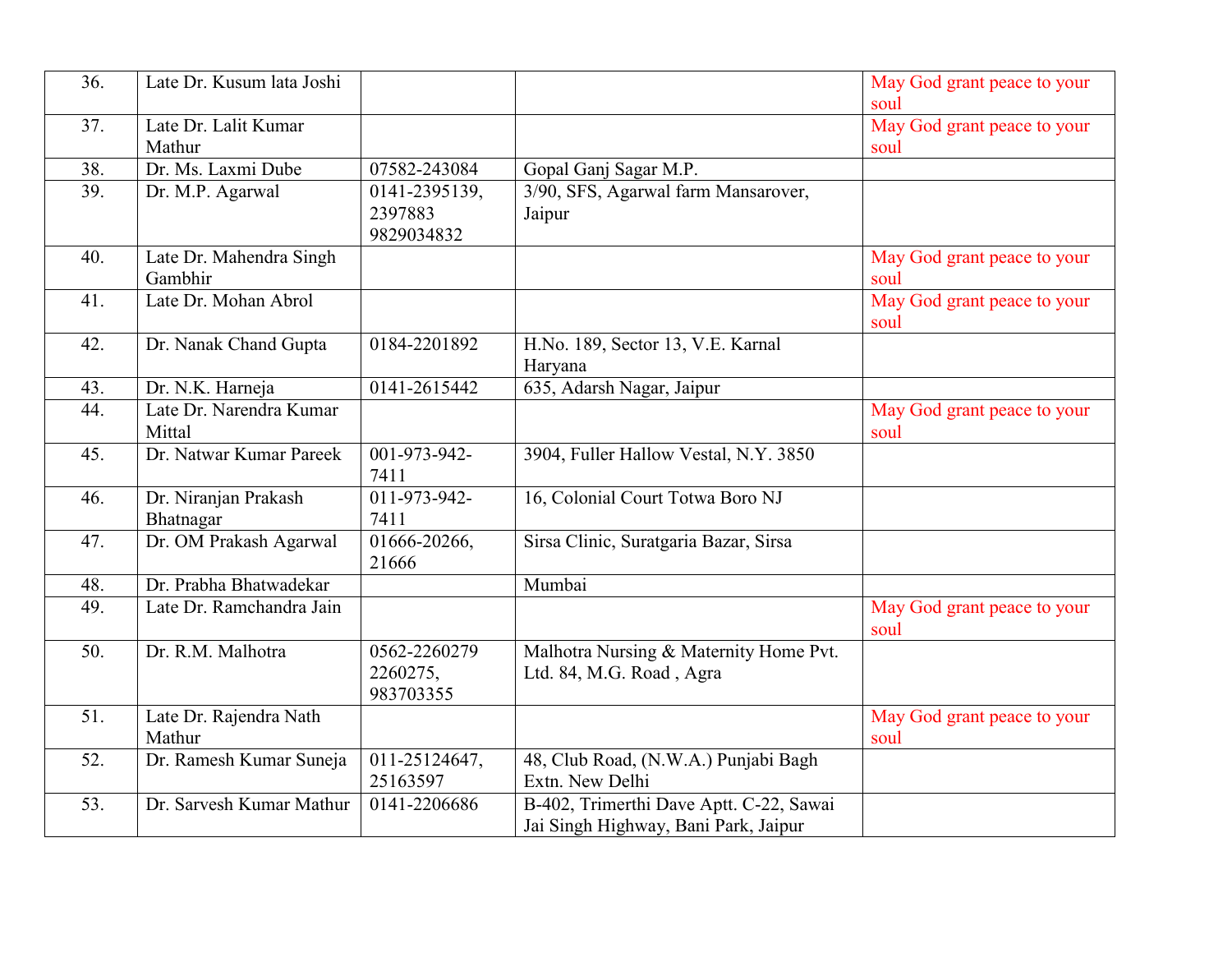| 54.               | Dr. Satya Sharma          | 0124-4054722       | D-4/2B, DLF Phase I Gurgaon               |                             |
|-------------------|---------------------------|--------------------|-------------------------------------------|-----------------------------|
| $\overline{55}$ . | Dr. S.N. Sharma           | 0141-2350328       | B-69, Queens Road Jaipur                  |                             |
| 56.               | Dr. Satya Parakash Johari | 0144-2331244       | Johari Hospital, Ambedkar Circle Alwar    |                             |
| 57.               | Dr. Shakuntala Mohan      | 011-29847800,      | MME, Tech. Institue, 29-30, Lajpat Nagar, |                             |
|                   |                           | 29847900           | New Delhi                                 |                             |
| 58.               | Dr. S.S. Parihar          | 0141-2225791       | B-10, Nursing Vihar, Lal Sagar, Jodhpur   |                             |
| 59.               | Dr. S.L. Verma            | 0191-432337        | 15-D-A/C, Gandhi Nagar, Jammu             |                             |
| 60.               | Dr. Sohan Lal Johari      | 022-24229605,      | A 47/1345, Adarsh Nagar, Opp. Centuary    |                             |
|                   |                           | 24361626           | Bazar, Mumbai                             |                             |
| 61.               | Dr. Sudarshan Gujral      | 9811033888         | B 1/21, Vasant Vihar, New Delhi           |                             |
| 62.               | Dr. Sudarshan Singh       |                    | 3 Ka-10, Vaishali Nagar, Ajmer            |                             |
| 63.               | Dr. Sukh Singh Deora      | 0141-2601086       | 315, Adarsh Nagar, Jaipur                 |                             |
| 64.               | Dr. Mrs. Sundari Jethani  |                    |                                           |                             |
| 65.               | Late Dr. Surendra Kumar   |                    |                                           | May God grant peace to your |
|                   | Narula                    |                    |                                           | soul                        |
| 66.               | Dr. Surendra Kumar Singh  | 0145-2440617       | 26/260, Man Mandir, Ram Ganj, Ajmer       |                             |
| 67.               | Late Dr. Suresh Chand     |                    |                                           | May God grant peace to your |
|                   | Sharma                    |                    |                                           | soul                        |
| 68.               | Late Dr. Susheel Kumar    |                    |                                           |                             |
|                   | Paliwal                   |                    |                                           |                             |
| 69.               | Dr. Tahira Agarwal        | 044-28116233       | Dr, Agarwal Eye Hospital, 19, Cathidral   |                             |
|                   |                           | 91-44-28115871     | Road, Chennai                             |                             |
| 70.               | Dr. Tarit Kumar Bose      | 0661-570539        | E-27, Koel Nagar, Rouekela, Orissa -      |                             |
|                   |                           |                    | 769014                                    |                             |
| 71.               | Dr. Uma Yajnik            | 0141-2365842       | No. 1 Lal Piyao, Pareek College Road,     |                             |
|                   |                           |                    | Bani Park, Jaipur                         |                             |
| 72.               | Dr. Umaid Singh Rathore   | 9829572810         | Village P.O., Kalwa, Nagaur               |                             |
| 73.               | Dr. Usha Rishi            | $724 - 763 - 2593$ | 2460, Hallimon Drive, ford city, USA      | usha rishi@yahoo.com        |
|                   |                           | 717-293-0624       |                                           |                             |
| 74.               | Dr. Vanmali Sharma        | 01482-22847        | Govind Niwas Bhupal Ganj, P.O. Bhilwara   |                             |
| 75.               | Dr. Miss Vatsala Mathur   |                    | 73, South Down Avenue, Haywell, London    |                             |
|                   |                           |                    | $-W72AE, U.K.$                            |                             |
| 76.               | Dr. Vidyadhar Sharma      | 0744-2385284,      | Haveli Tipta, Kota                        |                             |
|                   |                           | 98291-54814        |                                           |                             |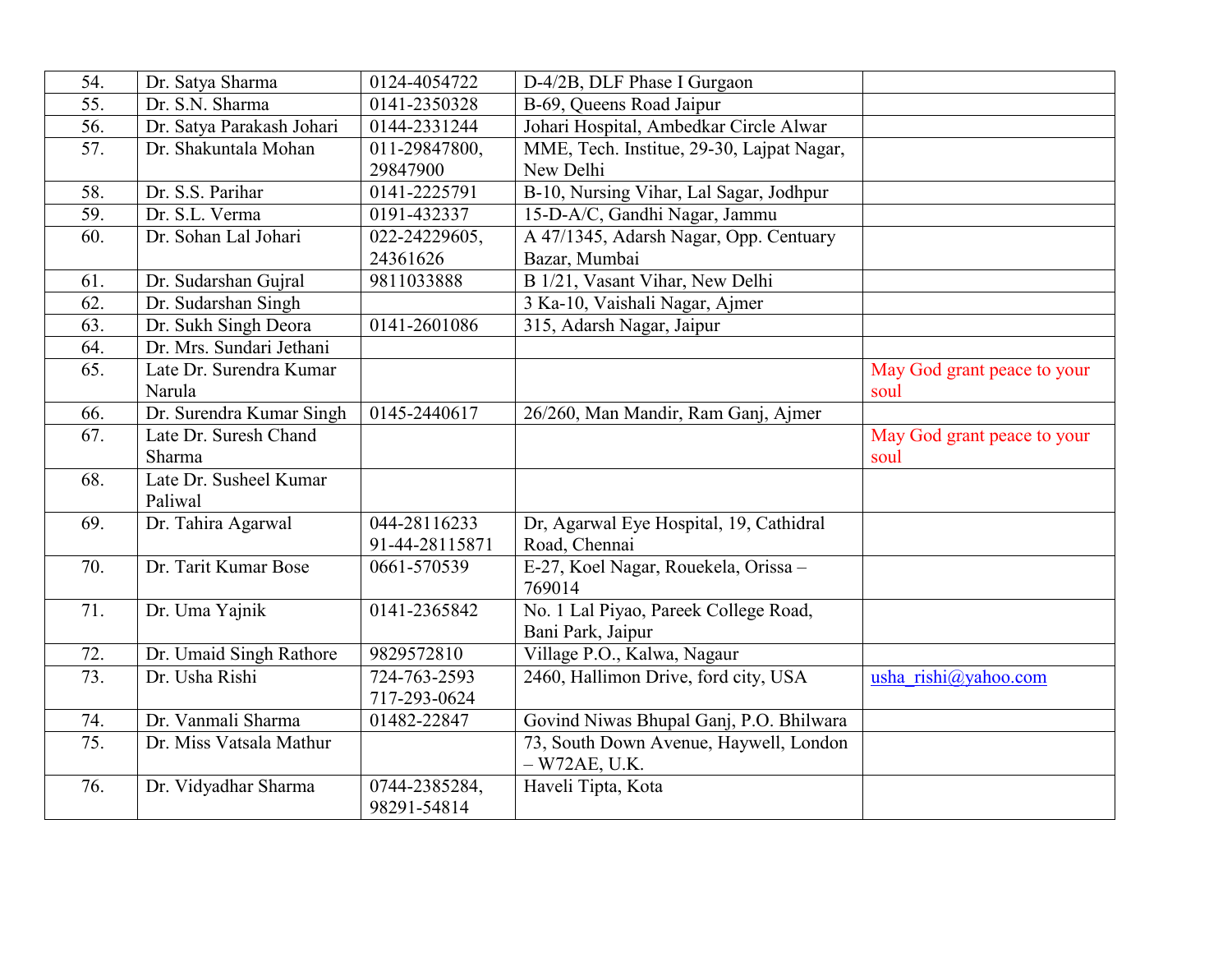| 77. | Dr. Vinay Chandra Bothra           | 0141-2654000,<br>2654321    | 3/177, Jawahar Nagar, Jaipur                                                                |                                     |
|-----|------------------------------------|-----------------------------|---------------------------------------------------------------------------------------------|-------------------------------------|
| 78. | Dr. Vinay Kumar Sharma             | 0141-2313332                | 645, Kishore Kunj, Kishanpole Bazar,<br>Jaipur                                              |                                     |
| 79. | Late Dr. Virendra Narain<br>Mathur |                             | Jodhpur                                                                                     | May God grant peace to your<br>soul |
| 80. | Dr. Vireshwar Prasad<br>Mittal     | 0091-532-<br>622521         | S-102, Prayag Kunj 3, Strachey Road,<br>Civil lines, Allahabad - 211001                     |                                     |
| 81. | Dr. M.R. Jain                      | 2611211,<br>9414073442      | K-4A, Fateh Tiba, Adarsh Nagar Road,<br>Jaipur                                              | $d$ <sub>rm</sub> riain55@gmail.com |
| 82. | Dr. S.K. Das Gupta                 | 2350368.<br>9414079368      | C-140, Hanuman Nagar, Jaipur                                                                | drskdasgupta@yahoo.com              |
| 83. | Dr. J.P. Khurana                   | 2622598.<br>9314664164      | C-27, Bhagat Singh Marg, Tilak Nagar,<br>Jaipur                                             |                                     |
| 84. | Dr. P.C. Kala                      | 2709653,<br>9414442930      | C-45, Rajendra Marg, Bapu Nagar, Jaipur                                                     | premchandkala@gmail.com             |
| 85. | Dr. Mrs. Kanta Dadu                | 0141-2760808,<br>9314628586 | 25A, WHO Colony Ambawari, Jaipur                                                            |                                     |
| 86. | Dr. B.L. Sanwal                    | 2620839,<br>9414204591      | 303, Vishnu Paradise, Udai Marg, Tilak<br>Nagar, Jaipur                                     | blsanwal@yahoo.com                  |
| 87. | Dr. Pramanand Bhargawa             | 2563250,<br>9414071211      | B-39, Devi Path, Kanota Bagh, Jaipur                                                        | paramanandbhargava80@gma<br>il.com  |
| 88. | Dr. Madan Mohan Gupta              | 0141-2712896,<br>9636516443 | Flat No. 602, Basant Kunj, B-19, Rajendra<br>Marg, Bapu Nagar, Jaipur                       |                                     |
| 89. | Dr. D.D. Neemawat                  | 2760416.<br>9783224789      | B-91, Triveni Nagar, Near Gopalpura<br>Bypass, Jaipur                                       |                                     |
| 90. | Dr. J.P. Jhamaria                  | 2372555,<br>9829055888      | 34, Sangram Colony, Jaipur                                                                  |                                     |
| 91. | Dr. Mrs. Rajeshwari<br>Chouhan     | 2318322                     | House No. 1687, Jailal Munshi ka Rasta<br>2 <sup>nd</sup> Crossing, Chandpole Bazar, Jaipur |                                     |
| 92. | Dr. M.P. Lekhi                     | 2222558.<br>8890861262      | 4, Shiv Marg Behind Raj Bhawan, Civil<br>Lines, Jaipur                                      |                                     |
| 93. | Dr. Savitri Mathur                 | 2229098,<br>9660669726      | S/8 Bhawani Singh Lane, Behind LIC<br>Flats, C-Scheme, Jaipur                               |                                     |
| 94. | Dr. S.K. Sharma                    | 2620474,                    | E/2, Shanti Path, Tilak Nagar, Jaipur                                                       | skvimal@gmail.com                   |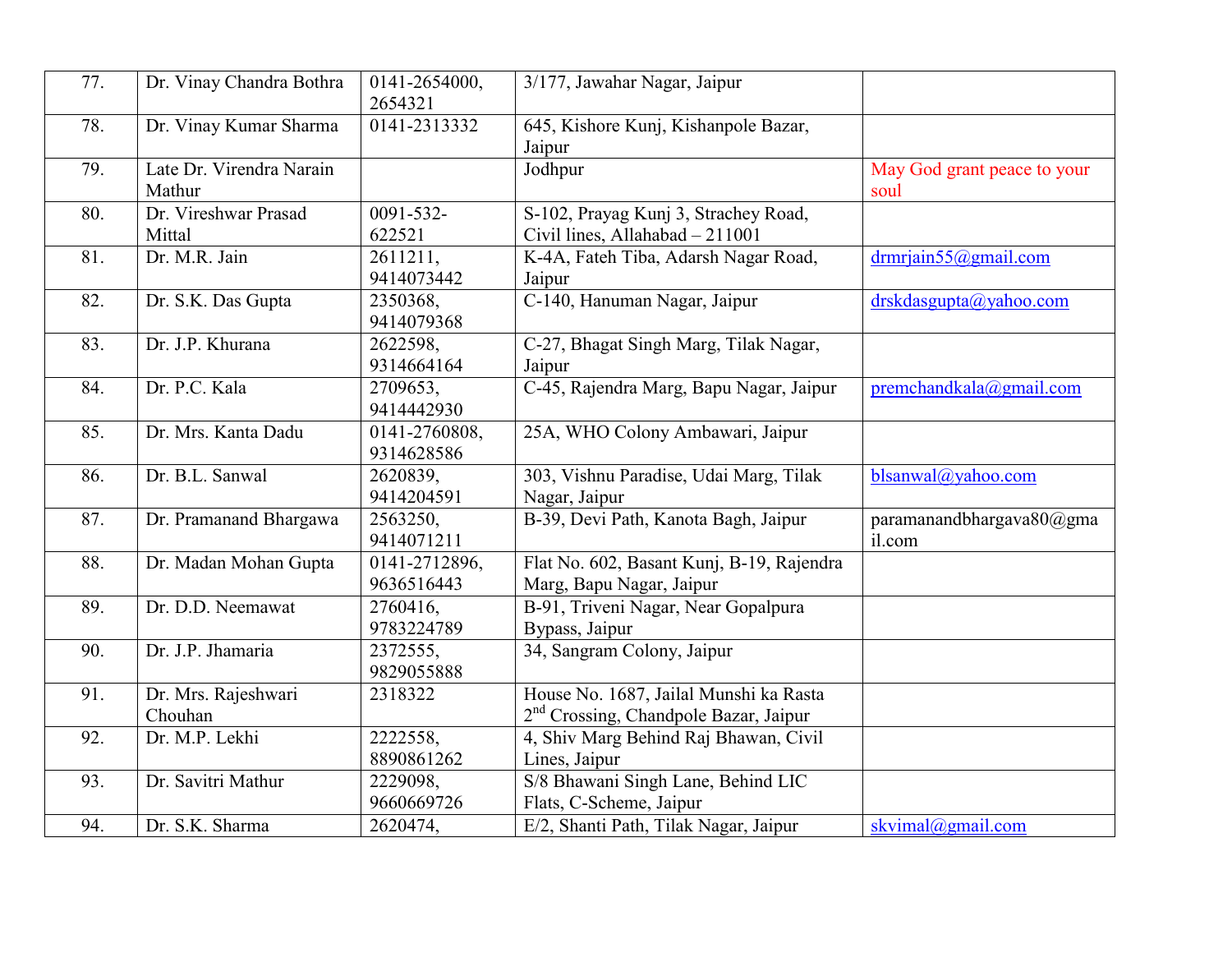|              |                          | 9828196960    |                                           |                        |
|--------------|--------------------------|---------------|-------------------------------------------|------------------------|
| 95.          | Dr. Ajmal Sayeed Saidi   | 9251311751    | 8, Viashali Nagar, Jaipur                 |                        |
| 96.          | Dr. Jagdish Sahnkar      | 0141-2372662  | 8C, Vivekanand Marg, C-Scheme, Jaipur     |                        |
|              | Mathur                   |               |                                           |                        |
| 97.          | Dr. Prem Chand Jain      | 0141-2650260  | 3-Ta-27, Jawahar Nagar, Jaipur            |                        |
| 98.          | Dr. Ajeet Mal Singhvi    | 0291-2431598, | 22-D-Shastri Nagar, Jodhpur               |                        |
|              |                          | 9829022266    |                                           |                        |
| 99.          | Dr. Mrs. Shubash Katoor  | 011-26441047  | 247, Mandaklini Enclave, Kalkaji, New     |                        |
|              |                          |               | Delhi                                     |                        |
| 100.         | Dr. S.L. Dashora         | 0294-2560871  | 62, New Fatehpura, Udaipur                |                        |
| 101.         | Dr. Ram Singh            | 744-2323095   | Singh Orthopedics Hospital, Station Road, |                        |
|              |                          |               | Kota                                      |                        |
| 102.         | Dr. Sudarshan S.Khurana  | 0154-2464777, | 7-J-2, Jawahar Nagar, Sri Ganganagar      |                        |
|              |                          | 9828382778    |                                           |                        |
| 103.         | Dr. Pran Jeewan Shah     | 01482-227888  | Shah Clinic Nagori Garden, Bhilwara       |                        |
| 104.         | Dr. Mrs. Hardarshan Kaur | 011-25155159  | E37A, Rajouri Garden, New Delhi           |                        |
| 105.         | Dr. Bhimsen Bansal       | 110-40721000, | F-12, East of Kailash New Delhi           |                        |
|              |                          | 9871228866    |                                           |                        |
| 106.         | Dr. Gurudev Singh Heir   | 154-2424824,  | 120/22, Purani Abadi, Sri Ganganagar      |                        |
|              |                          | 9414093284    |                                           |                        |
| 107.         | Dr. Krishna Mohan Jain   | 011-26564446, | 7, Udai Park, New Delhi                   |                        |
|              |                          | 26863184      |                                           |                        |
| 108.         | Dr. Ishwar Nath Ramdeo   | 0291-2636811  | 4-F-11, Masuria, Sector-4, New Power      |                        |
|              |                          |               | House Road, Jodhpur                       |                        |
| 109.         | Dr. V.D. Mathur          | 022-28743955, | B-1008, Ankur, Link Road, Opp. Bangur     | v d mathur@hotmail.com |
|              |                          | 9820032926    | Nagar, Goregoan, Mumbai                   |                        |
| 110.         | Dr. C.P. Dalvi           | 022-26429040, | Sea Bird, B. Jeejee Bhoy Road Bandra,     |                        |
|              |                          | 9821227656    | Mumbai                                    |                        |
| 111.         | Dr. R.C. Jain            | 080-26612545  | 33, Vaibhav Appts. 85, Gandhi Bazar,      |                        |
|              |                          |               | Bangalore                                 |                        |
| 112.         | Dr. Hari Singh Lunaych   | 0141-2652682, | 9, Malvia Nagar, Jaipur                   |                        |
|              |                          | 0141-5127429  |                                           |                        |
| 113.         | Dr. Rajeshwar Mathur     | 0141-2652682  | 4-Gha-=12, Jawahar Nagar, Jaipur          |                        |
| 114.<br>115. | Dr. Mahendra Goyal       | 0294-2523281  | 305B, Amabamata, Udaipur<br>New Delhi     |                        |
|              | Dr. R.C. Dadu            | 011-27555859, |                                           |                        |